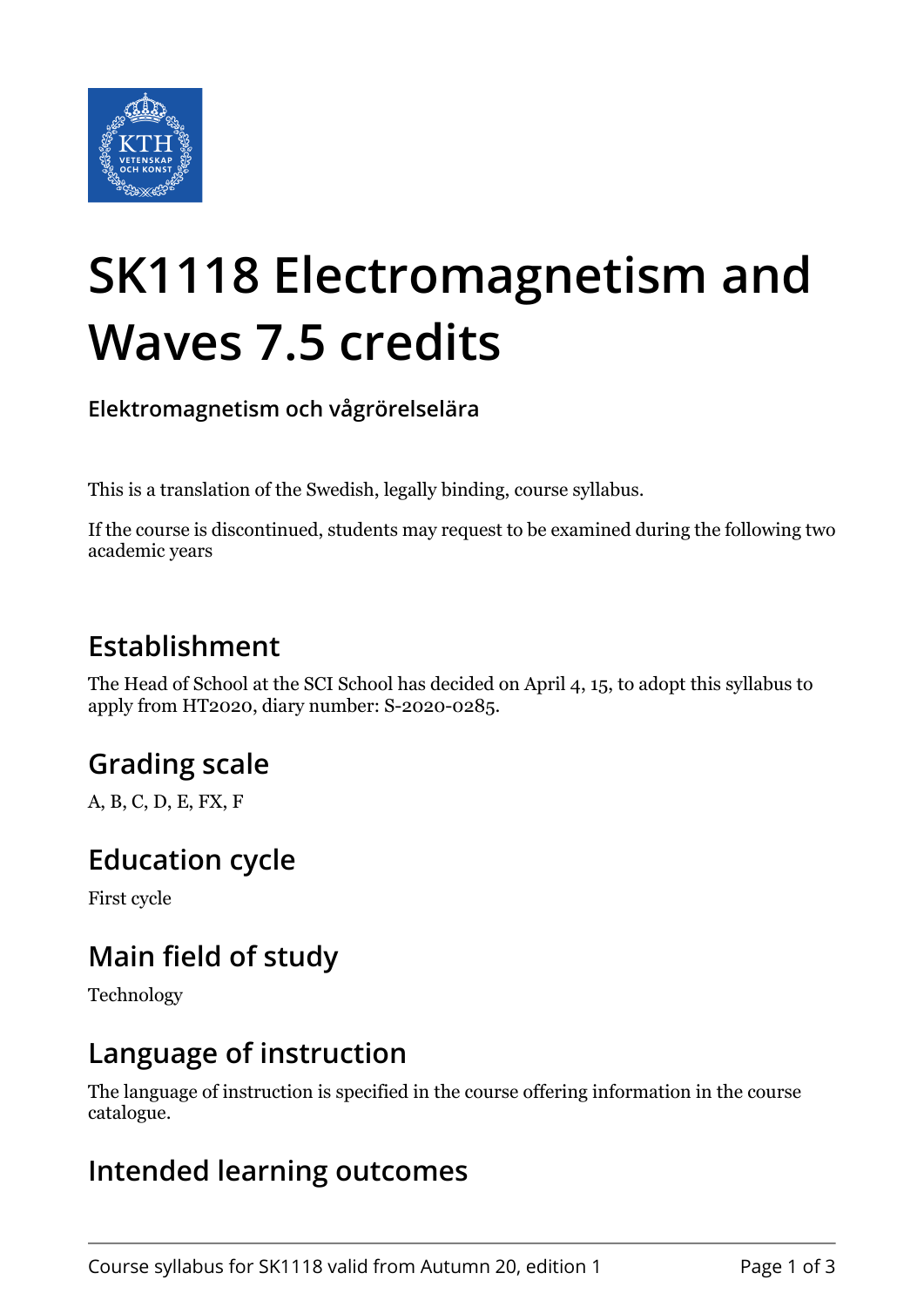After completing the course the student should be able to:

- solve technical problems relevant to its program related to electric and magnetic fields and electromagnetic waves, and assess the reasonableness of the solution
- use physical measurement methods and instruments, evaluate measurement data and report results and evaluate limitations.

#### **Course contents**

- Electrostatics: Field strength and electrical potential, Gauss's theorem, metals and dielectrics, the capacitor, electrostatic energy.
- Magnetism: Origin, magnetic forces, magnetic materials, coils, magnetic energy.
- Technical applications, magnetic induction.
- Maxwell's equations.
- Fundamental notions of waves.
- Electromagnetic waves: Generation, polarization, interference and diffraction, technical applications

# **Specific prerequisites**

SF1624 Algebra and Geometry, SF1625 Calculus in One Variable and IE1206 Embedded Electronics.

#### **Examination**

- LAB1 Laboratory Work, 1.5 credits, grading scale: P, F
- TEN1 Examination, 6.0 credits, grading scale: A, B, C, D, E, FX, F

Based on recommendation from KTH's coordinator for disabilities, the examiner will decide how to adapt an examination for students with documented disability.

The examiner may apply another examination format when re-examining individual students.

# **Other requirements for final grade**

Written, problem-based exam. The grading will be based on the exam score. To pass the course, two sessions of laboratory work need to be approved. These will only be offered during the period the course is scheduled.

# **Ethical approach**

- All members of a group are responsible for the group's work.
- In any assessment, every student shall honestly disclose any help received and sources used.